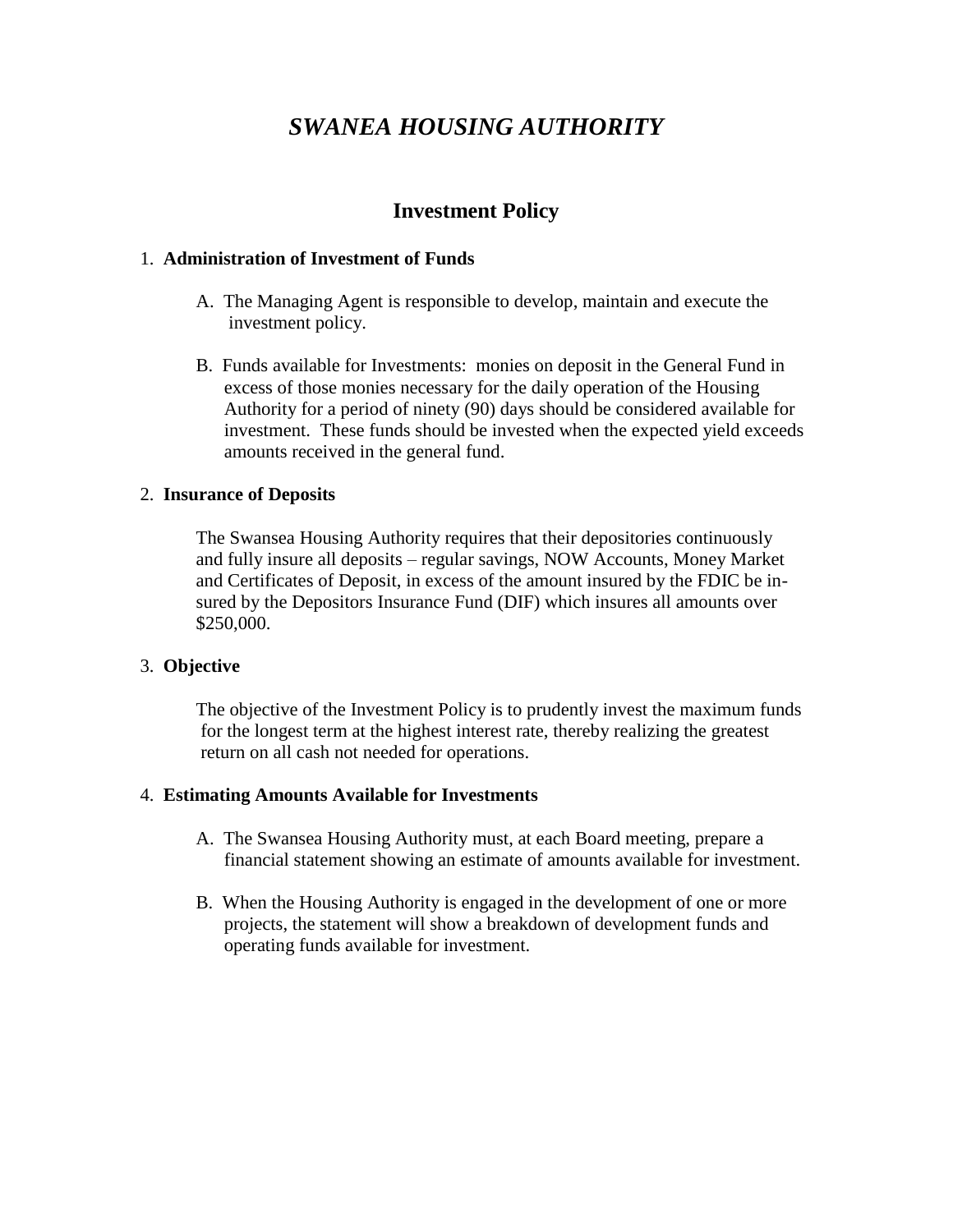#### 5. **Terms of Investment**

- A. Definition of Term
	- i. Investments may be classified into three (3) time categories; long-term investments (over two (2) years); medium-term investments (one (1) to

 two (2) years); and short-term investments (;less than twelve (12) months).

- B. Selection of Term
	- i. The selection of short term investments will depend upon a current cash forecast of immediate needs.
	- ii. Medium and long-term investments will be based on the needs of non-routine expenditures.

### 6. **Approval Investments**

- A. **Certificates of Deposit.** Time deposits that are available from the Housing Authority's depository may be established for the investment of funds where It is determined to be advantageous. It must be provided in the rules gover ning time deposit accounts, or by a valid agreement with the depository, that any amount contained in the account may be withdrawn in full. Further, the amount of deposit in such an account must be insured fully through FDIC and DIF as provided in Section II of this policy.
- B. **N.O.W. Accounts.** (Negotiable Order Withdrawal) The Swansea Housing Authority will use NOW accounts to insure a constant investment of idle cash. The Authority will require also that these accounts are fully insured with FDIC and DIF.
- C. **Savings Certificates.** These are savings deposits which range in term from one (1) to nine (9) years with variable interest rates depending upon the term. This type of instrument would be used when:
	- i. A medium to long term investment is advisable
	- ii. Projected yield of this instrument is deemed favorable in relation to other alternatives.
- D. **Savings Accounts.** These are regular and ninety (90) day notice savings accounts. These would be used when:
	- i. A short term investment is advisable
	- ii. Projected yield of this type investment is deemed favorable in re lation to other alternatives.